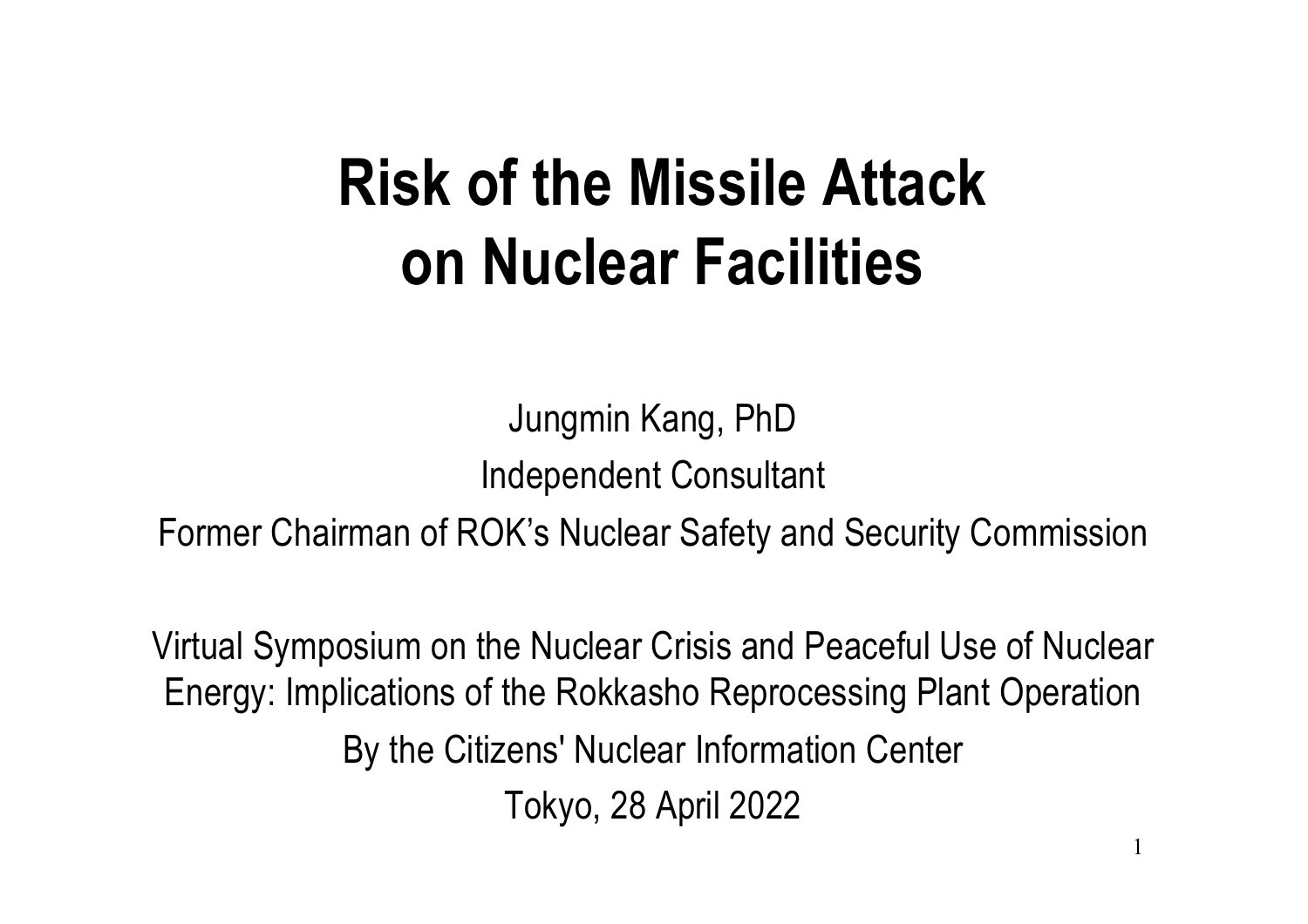## **What if a nuclear power plant had been the target of missile attack?**



(Ref: https://allthingsnuclear.org/dlochbaum/nuclear-plant-containment-failure-overpressure)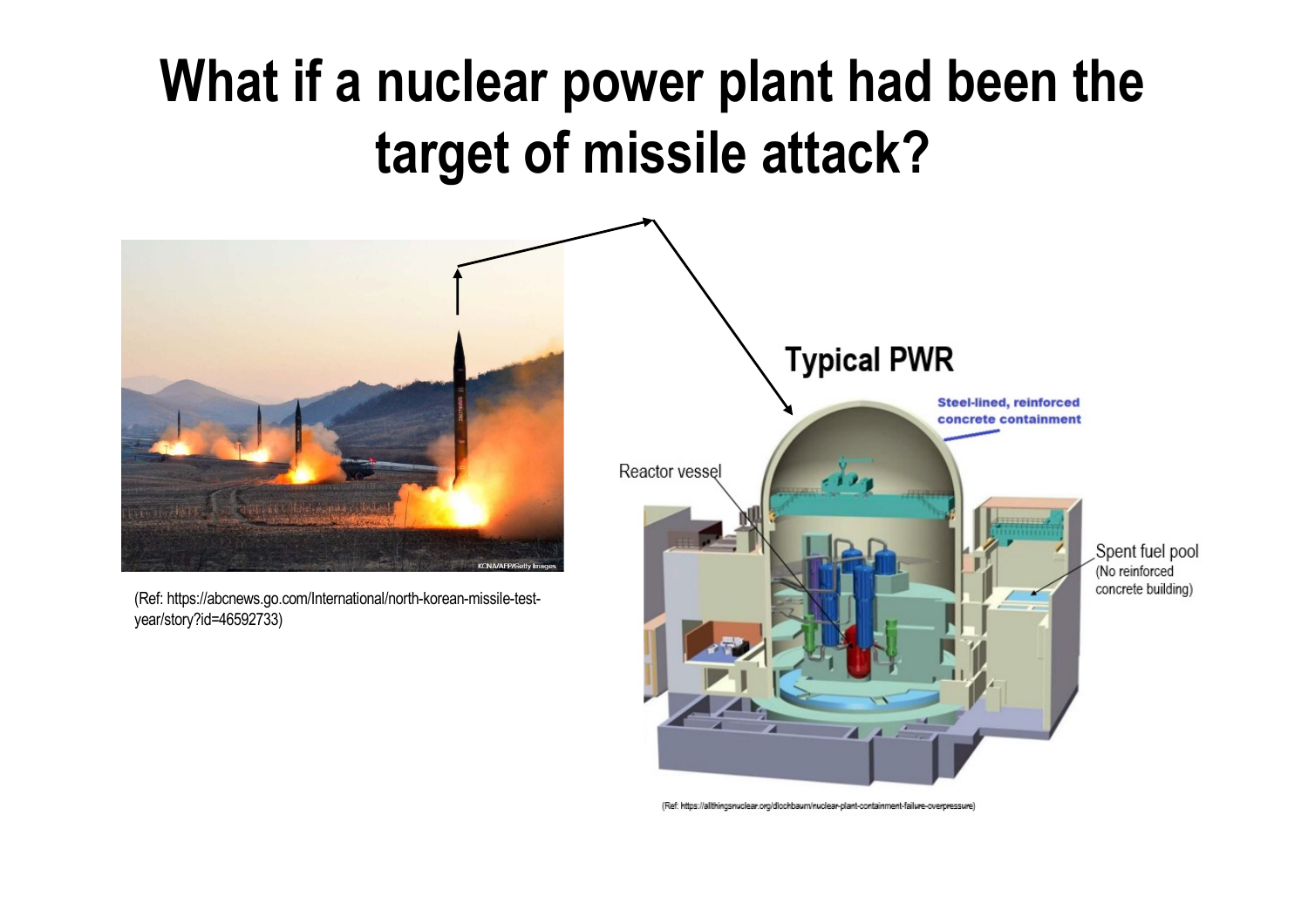## **Vulnerability of Nuclear Power Plant**

#### **PWR Cooling System**



(Ref: https://www.nrc.gov/reactors/pwrs.html)

#### **Generic Spent Fuel Pool Design for PWRs**



<sup>(</sup>Ref: Ibarra, J.G., et al., Operating experience feedback report: Assessment of spent fuel cooling, 1997, Report NUREG-1275, U.S. Nuclear Regulatory Commission, Washington, DC, USA.)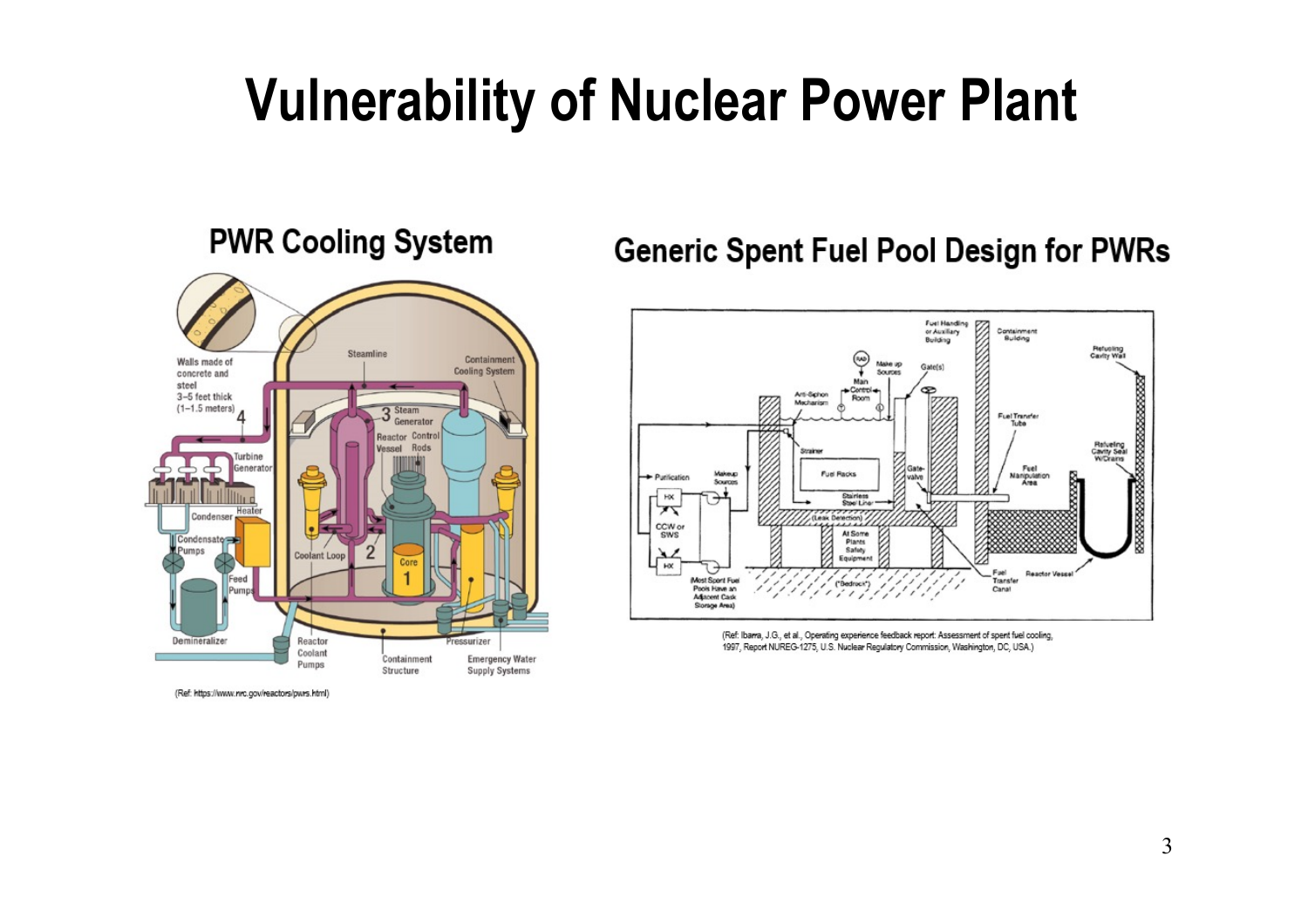# **Vulnerability of Nuclear Power Plant (cont)**

- The missile attack could damage on
	- § Containment building
		- § punctured or cracked partly or largely
		- lose its confinement capability to contain the escape of radioactive gas
	- Cooling systems
		- § pumps and/or the main coolant piping breaks and thus the pumps cannot circulate coolant through the core that could lead to the core meltdown
		- results in a loss of cooling of spent fuel pool that could lead to the spent fuel pool fire
	- § Power systems
		- § cut off offsite power and get onsite emergency diesel generators to be malfunctioned
		- results in a loss of reactor coolant that could lead to the core meltdown
		- results in a loss of cooling of spent fuel pool that could lead to the spent fuel pool fire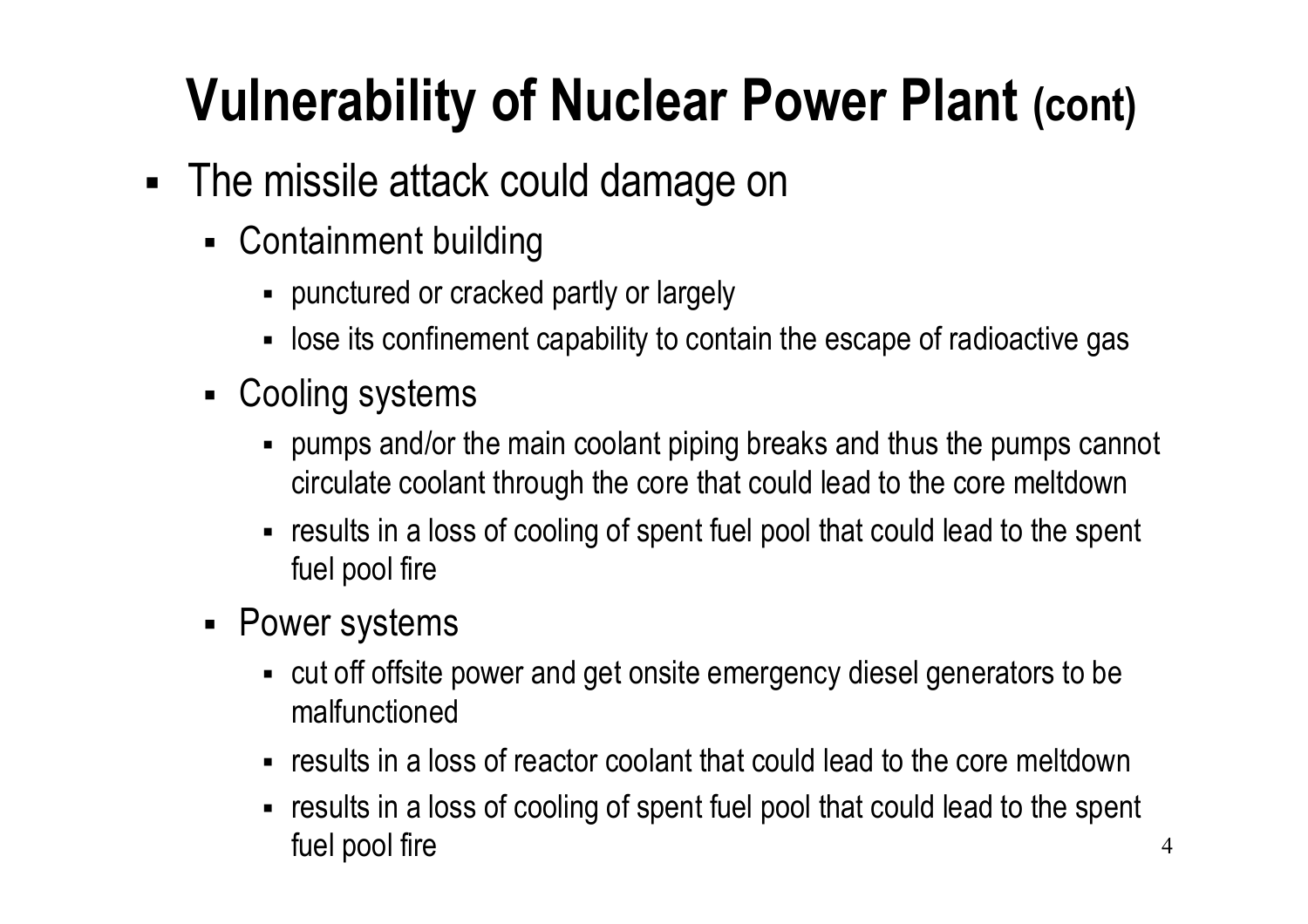#### **Cs-137, a dominant radioactive isotope released from the nuclear accidents of core meltdown or spent fuel pool fire**

- § Cs-137 (30-year half-life) is relatively volatile and is a potent land contaminant because 95% of its decays are to an excited state of Ba-137, which de-excites by emitting a penetrating (0.66-MeV) gamma ray.
- The release of Cs-137 from the Chernobyl accident was about 85 PBq (petabecquerel,  $10^{15}$  Bq).
- The release of Cs-137 from the Fukushima accident was around 7–20 PBq.
- § About 4 PBq of Cs-137 is contained in the 1 tHM of 10-year cooled PWR spent fuel with burnup of 40 MWd/kgHM. About 80 PBq of Cs-137 is contained in 20 tHM of PWR spent fuel which is annually discharged from the 1GWe PWR.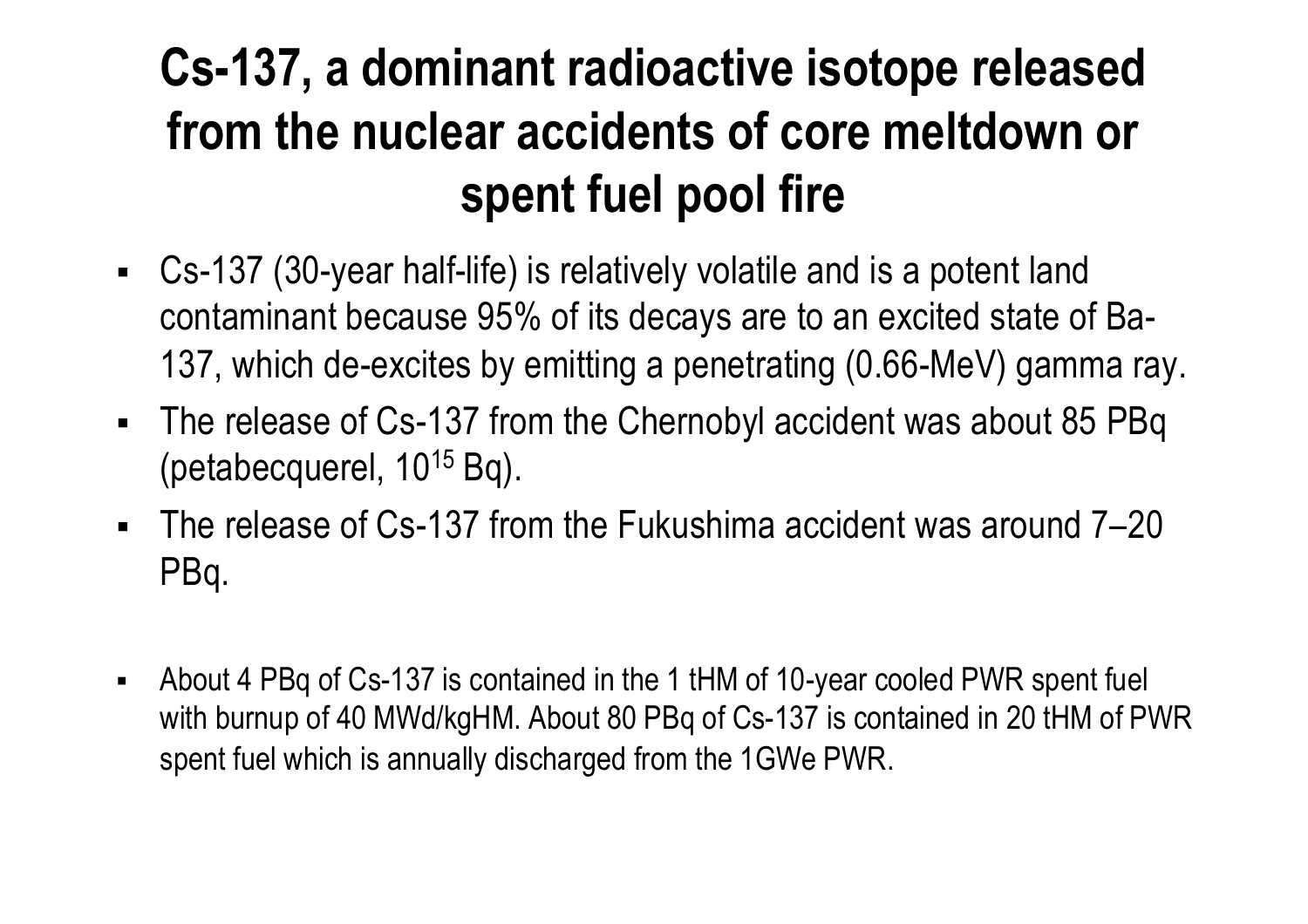# **Spent Fuel Pool Zirconium Fire**

- Zirconium fire
	- § "If cooling of the spent fuel were not reestablished, the fuel could heat up to temperatures on the order of 1,000℃. At this temperature, the spent fuel's zirconium cladding would begin to react with air in a highly exothermic chemical reaction called a runaway zirconium oxidation reaction or autocatalytic ignition. This accident scenario is often referred to as a "spent fuel pool zirconium fire." Radioactive aerosols and vapors released from the damaged spent fuel could be carried throughout the spent fuel pool building and into the surrounding environment."
- **■** Hydrogen production
	- § Hydrogen is produced by reaction of water vapor with hot zirconium cladding of spent fuel:

 $H<sub>2</sub>O (vapor) + Zr \rightarrow H<sub>2</sub> + ZrO$ 

• US NRC found less hydrogen with low-density pool storage and much less likelihood of an explosion.

(Ref: US NRC, "Generic Environmental Impact Statement for Continued Storage of Spent Nuclear Fuel," NUREG-2157 Vol.1, September 2013, p.F-1.; Frank von Hippel, "Proposals for Reducing the Danger from Spent Fuel Pool Fires," Busan, South Korea, 27 February 2017)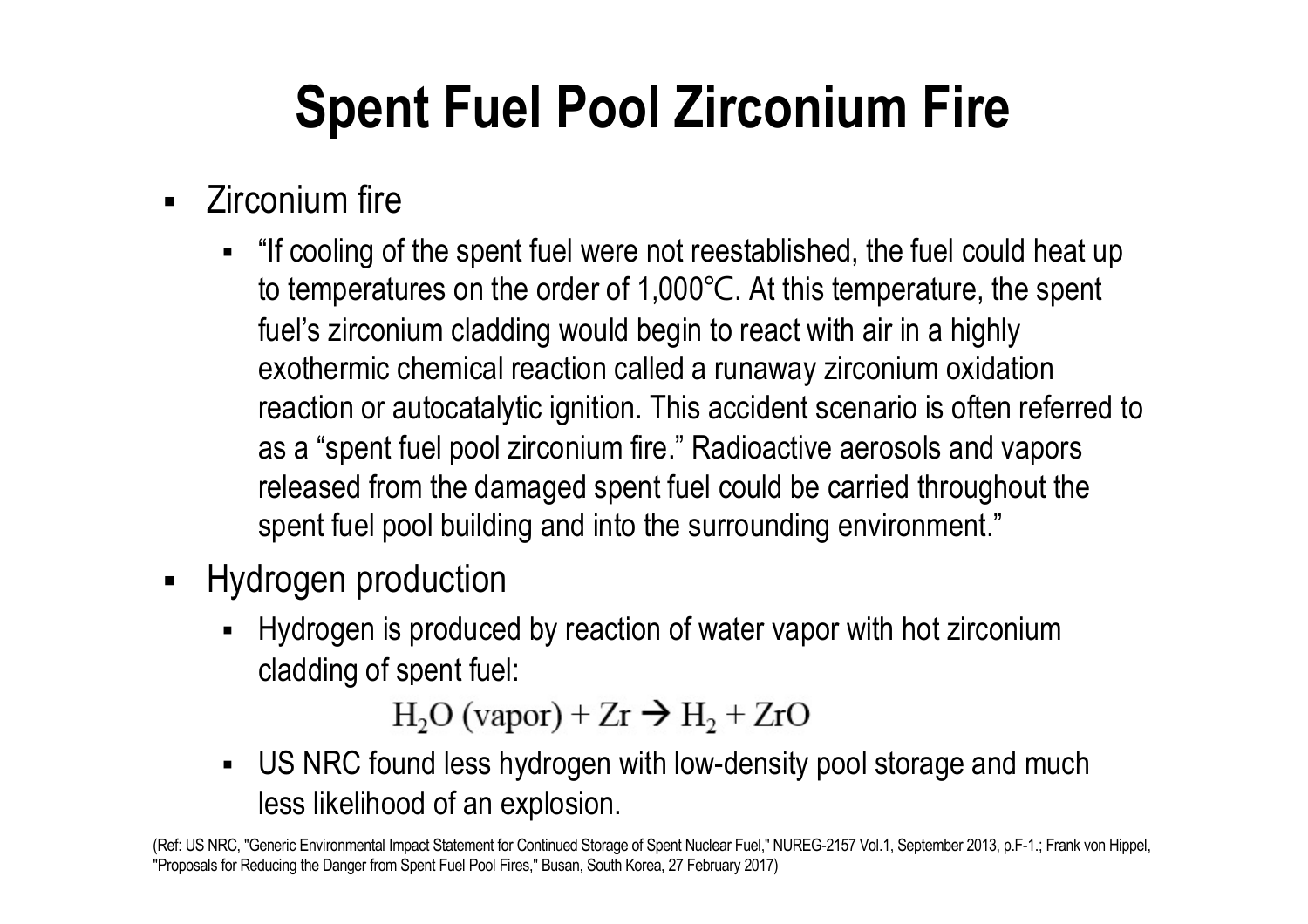### **Some assumptions**

- § Zaporizhzhya 1 is a pressurized water reactor with an electric power capacity of 950 MWe; it has been operated since 1984. I assumed a Cs-137 release of 157 PBq due to a nuclear core meltdown of the reactor, which is 50% of the Cs-137 core inventory. For a spent fuel pool fire occurring in the Zaporizhzhya Unit 1 spent fuel pool, I assumed a Cs-137 release of 590 PBq, which is 75 percent of the pool inventory of Cs-137.
- For a fire in the Kori-3 pool, that would correspond to a release of about 2,240 PBq while about 6,470 PBq for a fire in the Rokkasho reprocessing plant's spent fuel pool. Kori-3 pool is dense-packed with about 910 tons of spent fuel. The Rokkasho reprocessing plant's pool contains 2,968 tons of spent fuel as of January 31, 2019.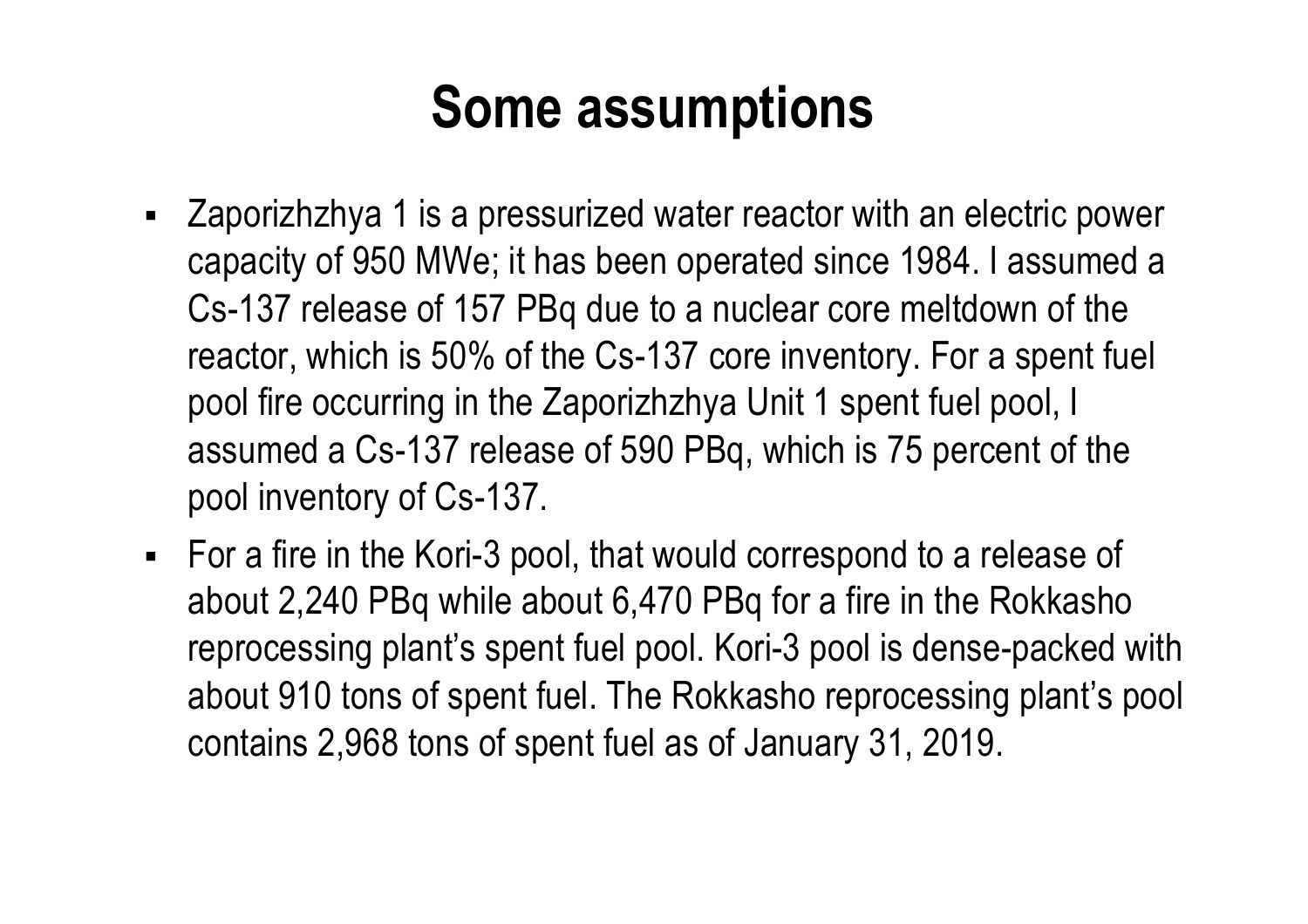## **Some assumptions (Cont)**

- The atmospheric dispersion following the releases was simulated
	- Using the Hysplit model provided by the NOAA and a population database provided by the NASA.
	- The simulations ingested meteorological data from the GDAS and were conducted as if the radiation release and spread happened in the third and fourth weeks of March 2021 for Zaporizhzhya 1 case while on the first day of each month in 2019 for the cases of Kori-3 pool and Rokkasho reprocessing plant's pool.
- On the maps in Figures, the contamination levels for compulsory evacuation are shown in orange and red and those for voluntary evacuation in yellow.
	- The yellow area is great than  $0.5$  MBq/m<sup>2</sup> less than  $1.5$  MBq/m<sup>2</sup>. The orange area is great than 1.5 MBq/m2 less than 4.5 MBq/m2. The red area is great than 4.5 MBq/m2
	- $-$  For Zaporizhzhya 1 case, the orange area is great than 1.5 MBq/m<sup>2</sup>.
- The atmospheric dispersion calculations were done by Eva Lisowski for Zaporizhzhya 1 case and Dr. Michael Schoeppner for other cases.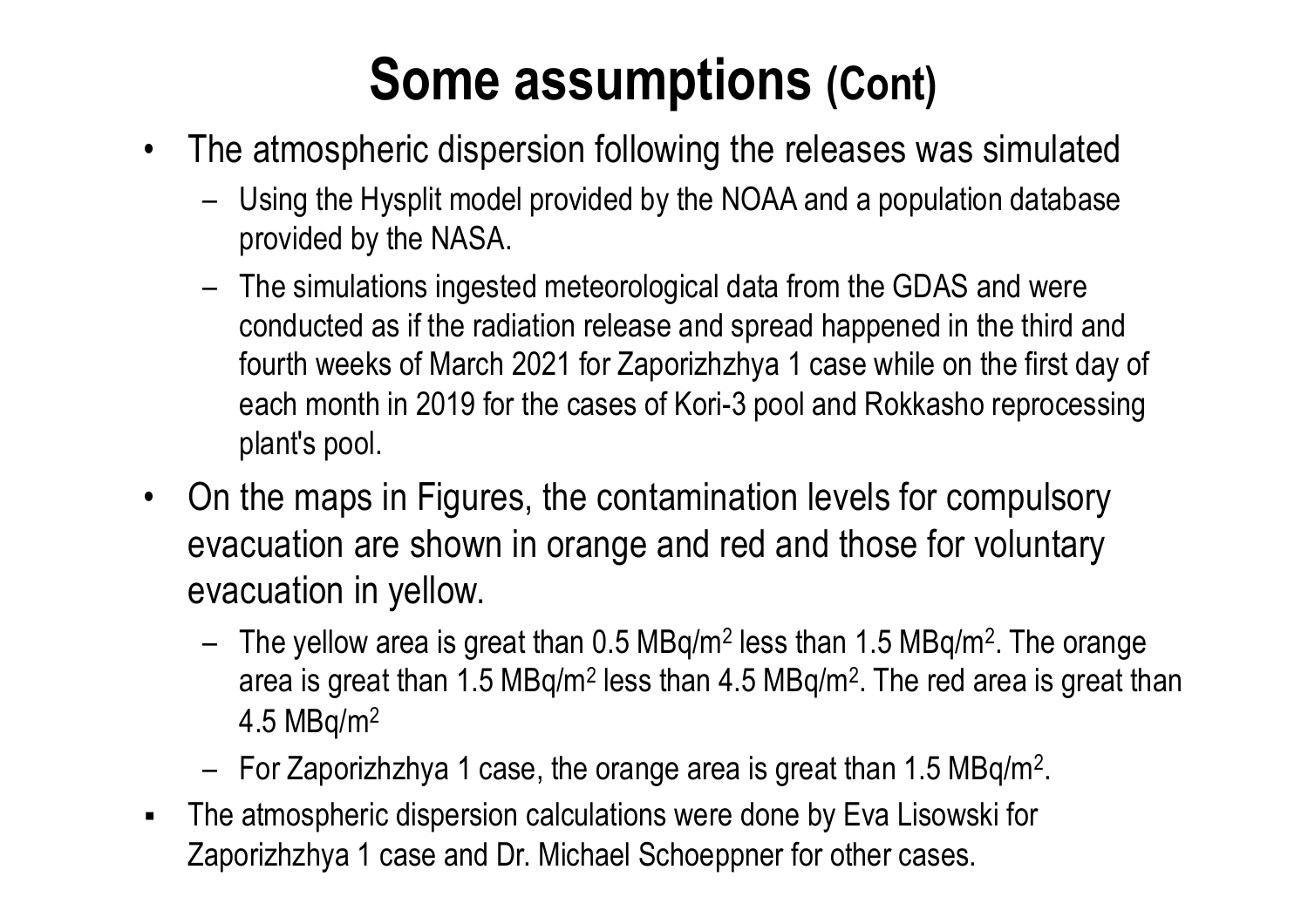## **Hypothetical nuclear accidents at Zaporizhzhya 1 in Ukraine**



Contamination levels for hypothetical nuclear accidents at Zaporizhzhya 1 in the third (left) and fourth (right) week of March 2021. Severe Core Meltdown (top), Spent Fuel Pool Fire (middle), and both simultaneously (bottom)

[Ref: Jungmin Kang, Eva Lisowski, "Could an attack on Ukrainian nuclear facilities cause a disaster greater than Chernobyl? Possibly, simulations show." Bulletin of the Atomic Scientists, March 23, 2022]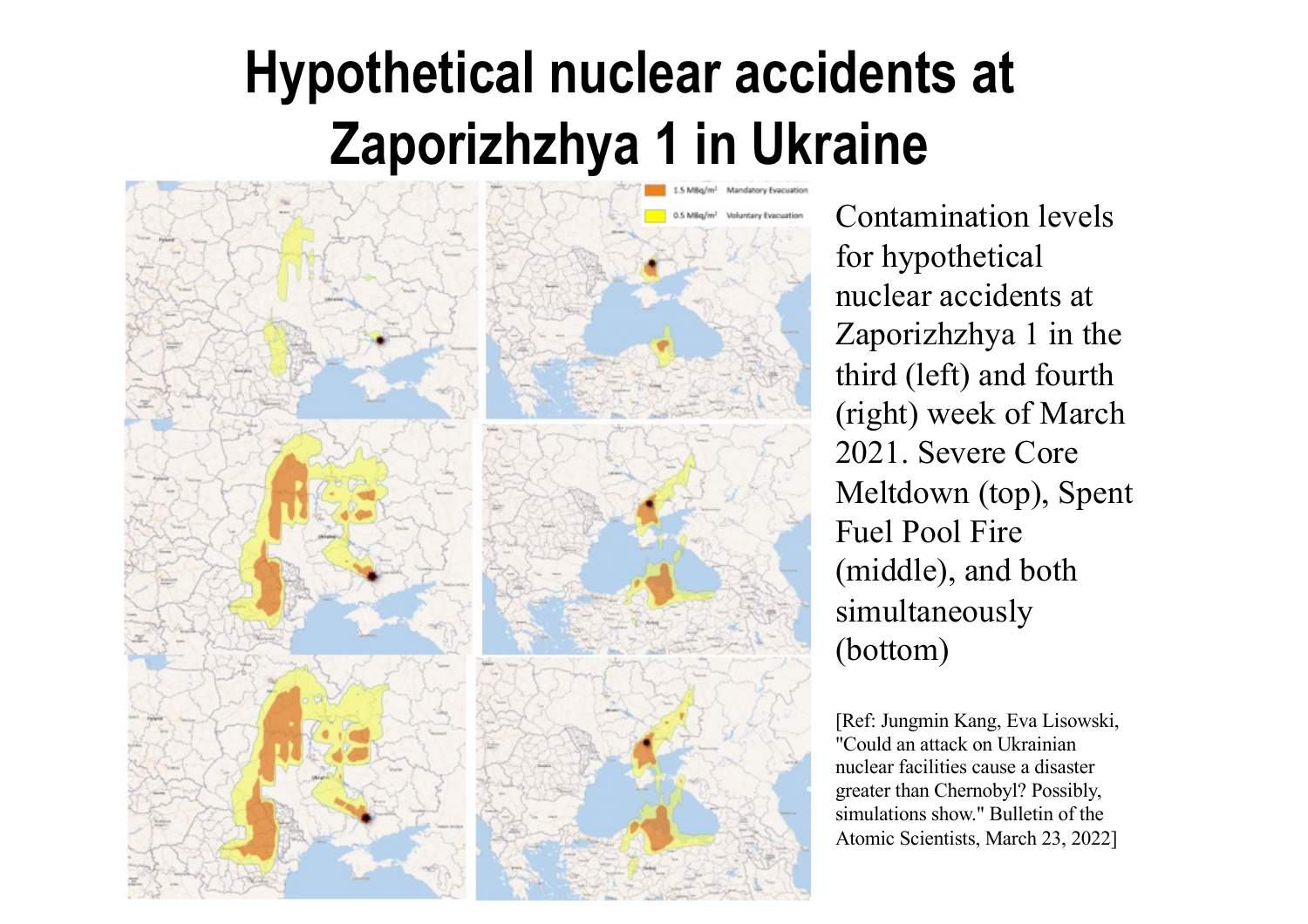# **Hypothetical nuclear accidents at Zaporizhzhya 1 in Ukraine (cont)**

Table 1: Relocated populations for hypothetical nuclear accident at Zaporizhzhya 1

| <b>Country</b> | <b>Relocated populations (Week 3)</b> |                         |  |  |
|----------------|---------------------------------------|-------------------------|--|--|
|                | <b>Compulsory</b>                     | <b>Voluntary</b>        |  |  |
| <b>Ukraine</b> | $34,000 - 3.6$ million                | $960,000 - 6.7$ million |  |  |
| <b>Russia</b>  | $0 - 60,000$                          | $600 - 1.4$ million     |  |  |
| Romania        | $0 - 2.1$ million                     | $1.1-1.5$ million       |  |  |
| <b>Moldova</b> | $0 - 420,000$                         | $260,000 - 450,000$     |  |  |
| <b>Belarus</b> | $0 - 880,000$                         | $320,000 - 1.9$ million |  |  |

| Country        | <b>Relocated populations (Week 4)</b> |                         |  |
|----------------|---------------------------------------|-------------------------|--|
|                | <b>Compulsory</b>                     | <b>Voluntary</b>        |  |
| <b>Ukraine</b> | $362,000 - 1.6$ million               | $280,000 - 2.4$ million |  |
| <b>Turkey</b>  | $69,000 - 2.2$ million                | $1.7-3.2$ million       |  |
| <b>Russia</b>  | $0 - 28,000$                          | $0 - 770,000$           |  |

[Ref: Jungmin Kang, Eva Lisowski, "Could an attack on Ukrainian nuclear facilities cause a disaster greater than Chernobyl? Possibly, simulations show." Bulletin of the Atomic Scientists, March 23, 2022]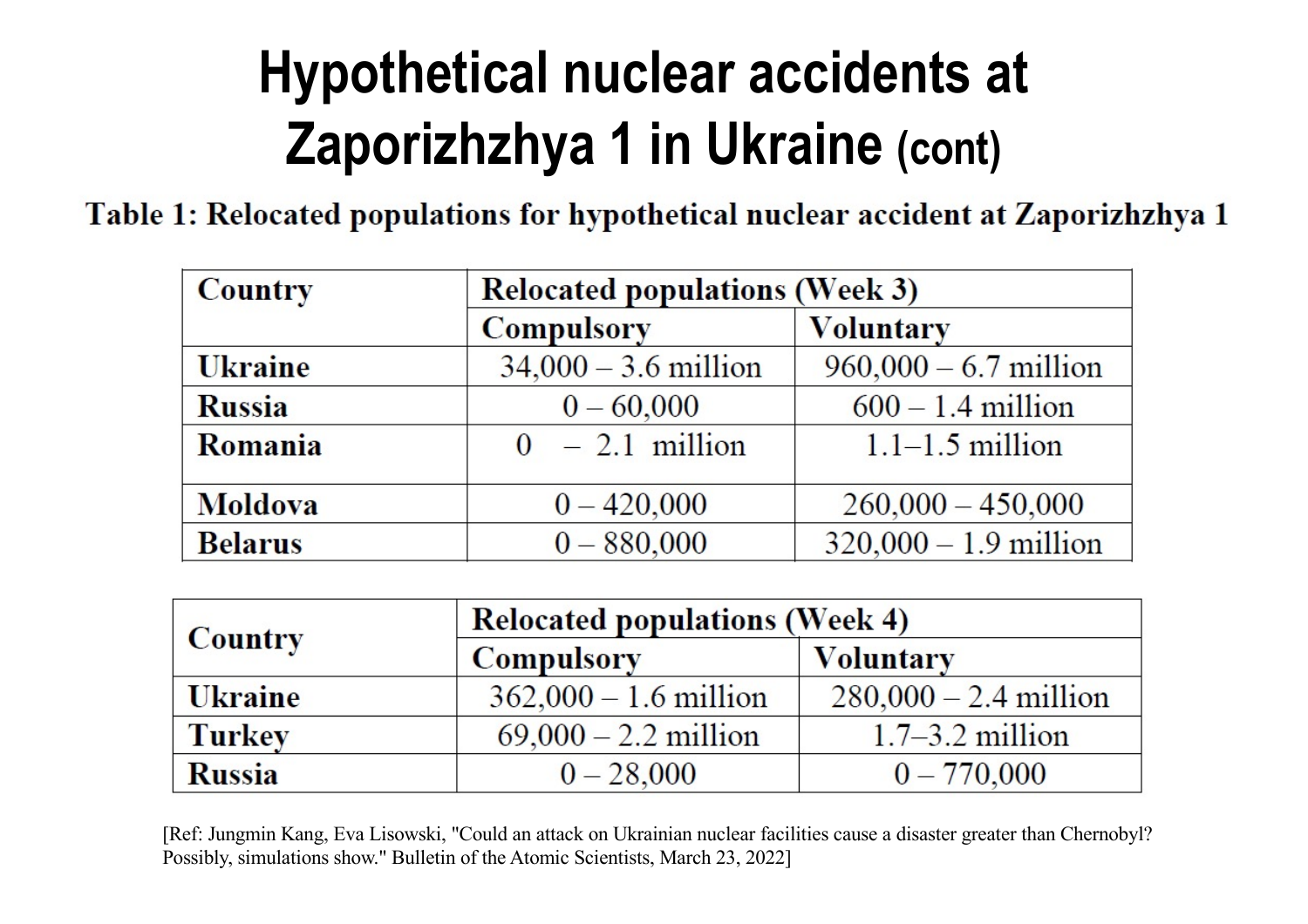# **Hypothetical nuclear accident at the Kori 3 spent fuel pool in South Korea**

Relocation areas for hypothetical nuclear accident at the Kori 3 spent fuel pool on 1 May and 1 August 2019 (2,240 PBq of Cs-137 release)

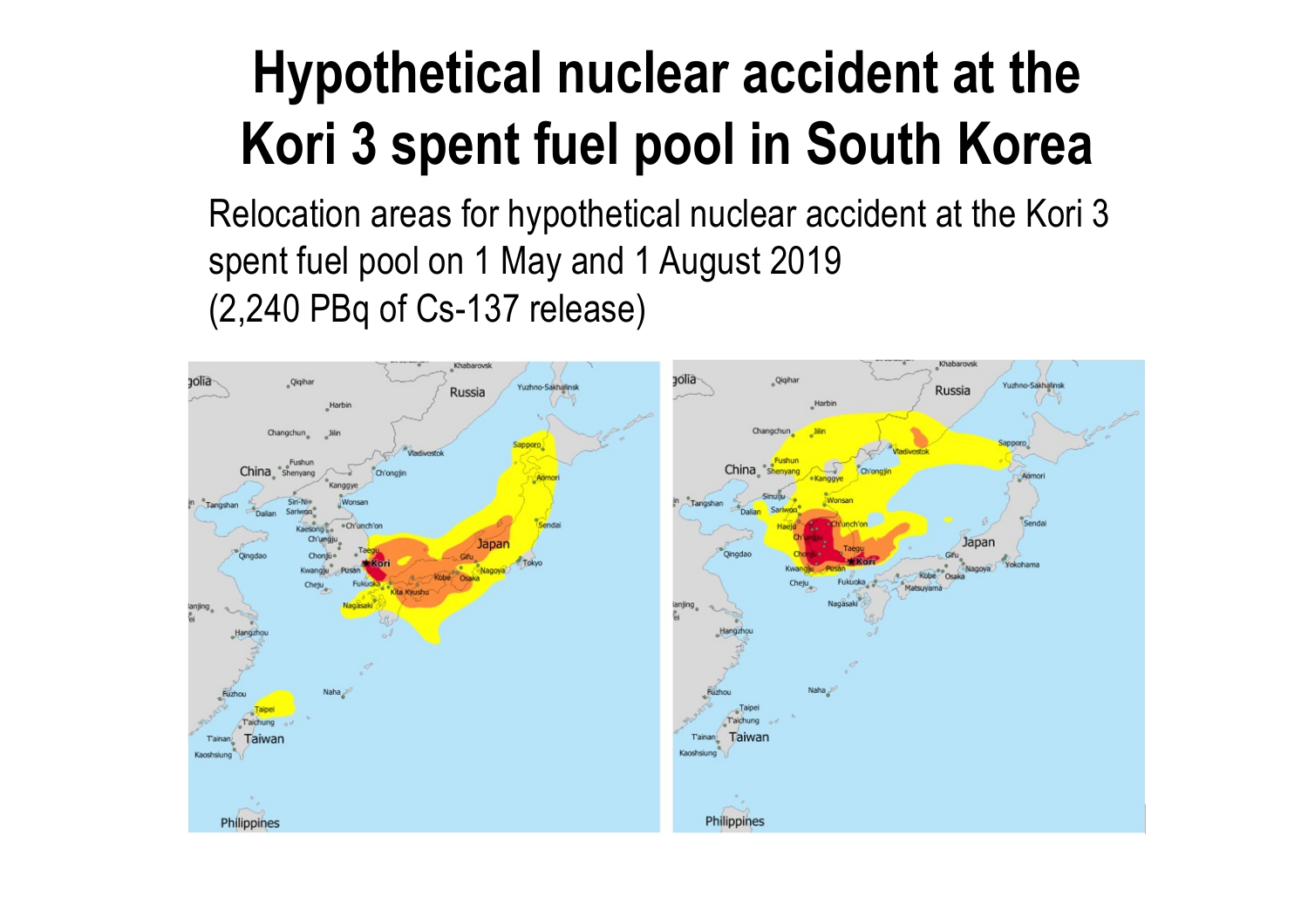#### **Hypothetical nuclear accident at the Kori 3 spent fuel pool in South Korea (cont)**

| <b>Country</b>     |                          | <b>Relocated populations</b> | Interdicted areas (km <sup>2</sup> ) |                |
|--------------------|--------------------------|------------------------------|--------------------------------------|----------------|
|                    | Average                  | <b>Maximum</b>               | Average                              | <b>Maximum</b> |
| <b>South Korea</b> | 8.5 million              | 50.0 million                 | 26,700                               | 117,100        |
|                    | $(10.0 \text{ million})$ | $(52.0 \text{ million})$     | (34, 800)                            | (100, 200)     |
| <b>North Korea</b> | 0.2 million              | 2.6 million                  | 1,400                                | 16,500         |
|                    | $(2.0 \text{ million})$  | $(21.5 \text{ million})$     | (12,900)                             | (124, 100)     |
| Japan              | 5.1 million              | 40.0 million                 | 36,700                               | 201,900        |
|                    | $(17.5$ million)         | $(118.6 \text{ million})$    | (111, 100)                           | (467, 200)     |
| <b>China</b>       | $(2.0 \text{ million})$  | $(17.4$ million)             | (19,000)                             | (199, 400)     |
| <b>Russia</b>      | 1,000                    | 17,000                       | 700                                  | 8,900          |
|                    | $(0.1$ million)          | $(1.1$ million)              | (10, 400)                            | (91, 800)      |
| <b>Taiwan</b>      | 0.9 million              | 11.0 million                 | 2,100                                | 24,700         |
|                    | $(1.7$ million)          | $(20.1$ million)             | (3,900)                              | (44,300)       |
| <b>Philippine</b>  | (38,000)                 | $(0.4$ million)              | (1,700)                              | (12,000)       |

(The numbers of the parenthesis are total numbers when the voluntary evacuation is added.)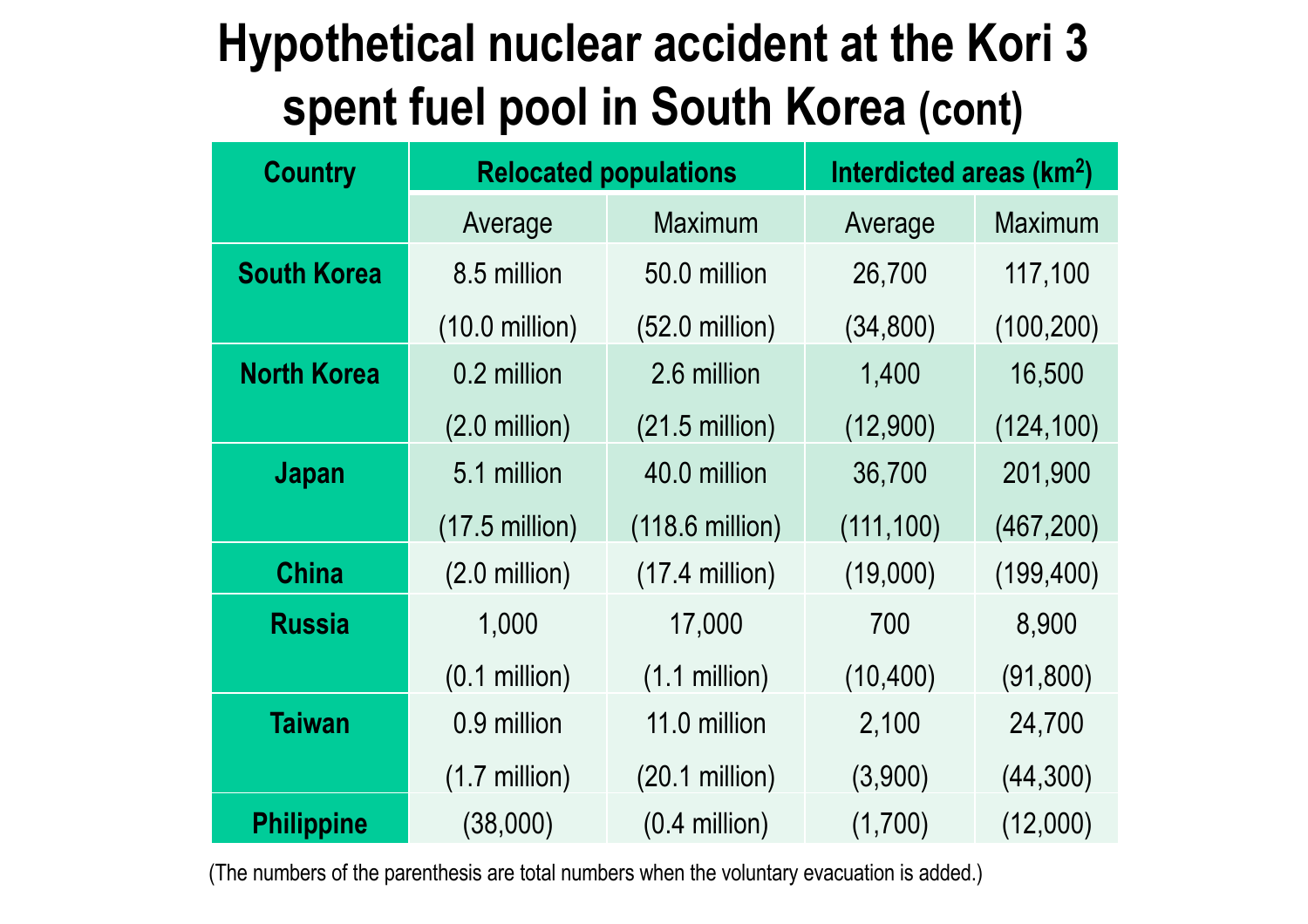#### **Hypothetical nuclear accident at the Rokkasho reprocessing plant's spent fuel pool in Japan**

Relocation areas for hypothetical nuclear accident at the Rokkasho reprocessing plant's spent fuel pool on 1 October and 1 December 2019 (6,470 PBq of Cs-137 release)

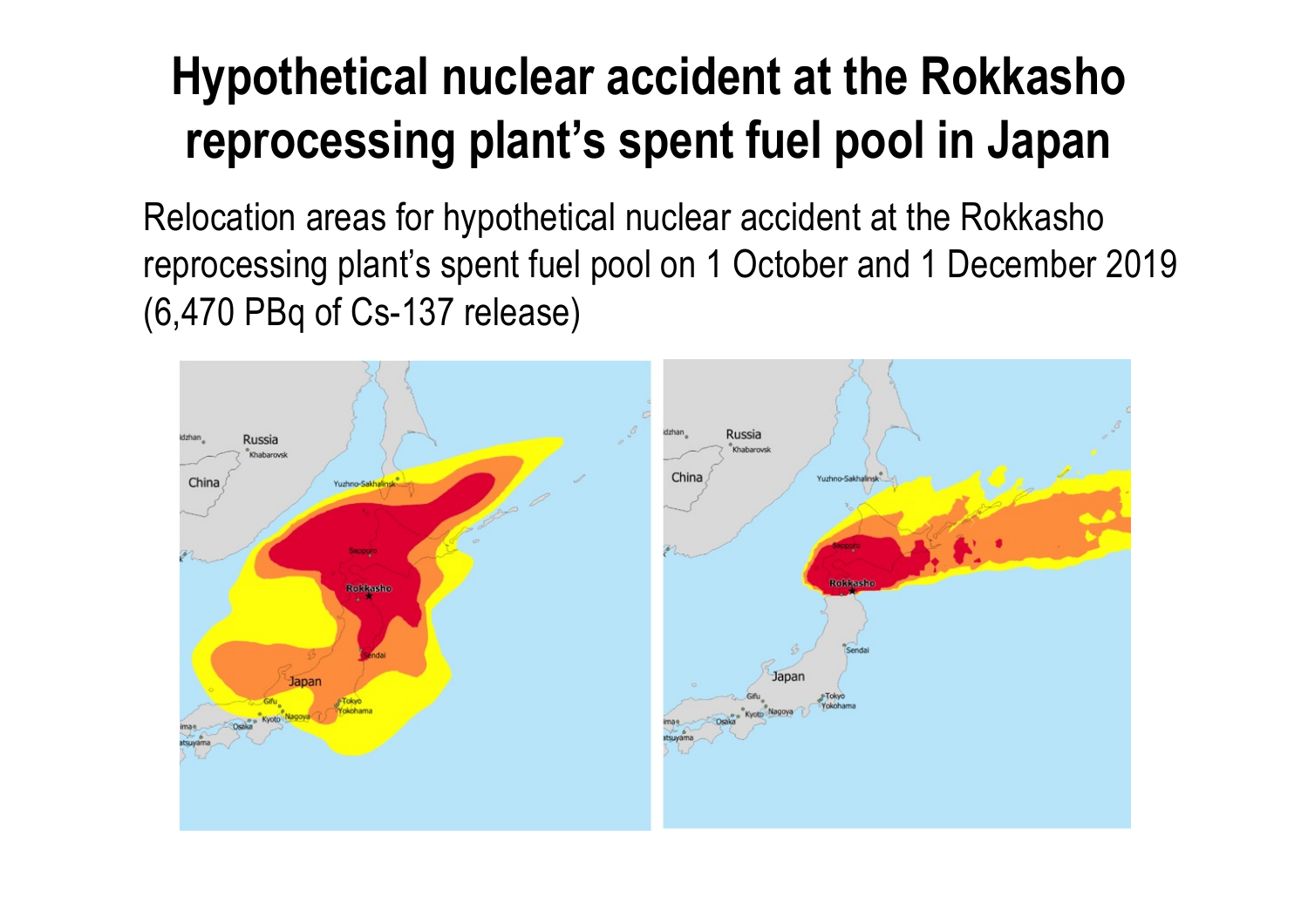#### **Hypothetical nuclear accident at the Rokkasho reprocessing plant's spent fuel pool in Japan (cont)**

| <b>Country</b> | <b>Relocated populations</b> |                          | Interdicted areas (km <sup>2</sup> ) |            |
|----------------|------------------------------|--------------------------|--------------------------------------|------------|
|                | Average                      | Maximum                  | Average                              | Maximum    |
| <b>Japan</b>   | 6.4 million                  | 62.1 million             | 51,700                               | 312,700    |
|                | $(8.9 \text{ million})$      | $(89.2 \text{ million})$ | (65,900)                             | (391, 800) |
| <b>Russia</b>  | 5,000                        | 31,000                   | 12,100                               | 70,300     |
|                | (20,000)                     | $(0.2 \text{ million})$  | (24, 300)                            | (151, 300) |

(The numbers of the parenthesis are total numbers when the voluntary evacuation is added.)